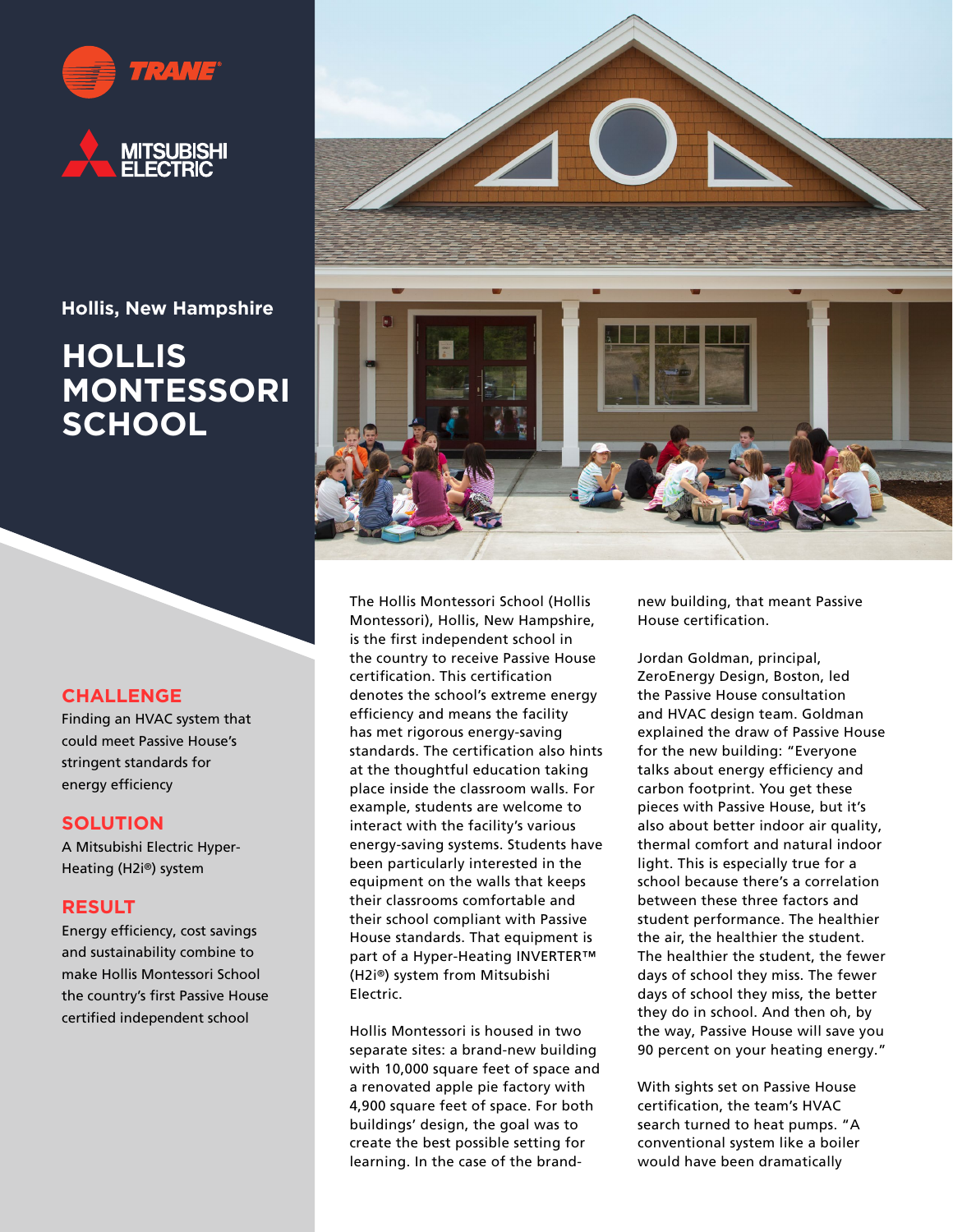

oversized for the facility's low heating demand, which would lead to inefficient operation and increased system cost," Goldman said. "Keeping the energy level down is the core of Passive House," added the team's Architect David Ely, AIA, owner, Windy Hill Associates, New Boston, New Hampshire.

Ely also favored heat pumps for their "minimal impact on the building. We didn't want ductwork; it's ugly and it takes up space. With heat pumps, all we had to do was bring in condensate lines." Frank Grossman, president, board of directors, Hollis Montessori, explained that "having no ductwork also helped save money. We considered geothermal heat pumps, too, but air-source heat pumps were less expensive because of the ductless design and lack of drilling."

Mitsubishi Electric was selected as the brand of choice because "the availability of hyper-heating was really important given the rough northeast winters. We also like the track record of performance and reliability with Mitsubishi Electric, and their extensive service network relative to other manufacturers,"

said Goldman. Grossman added, "Mitsubishi Electric also wouldn't need backup heat."

Installation "went very smoothly," said Grossman. Outdoor units were put on stands to maintain efficiency during New Hampshire's snowy winters. Indoor units were mounted to the wall of each 1,400-squarefoot classroom to "simplify the distribution without sacrificing any thermal comfort at all," said Goldman.

Grossman explained that the school "also added sub-panels throughout the building where students can find out what energy their classroom is using compared to other classrooms. Students occasionally ask for the data, which they can see on tablets. It makes them both excited and curious. They try to figure out why one classroom is using more energy than another. The upper elementary kids also do units on energy and are educated about the heat pump system. They're very interested in how, on a cold day, you can take that cold air and turn it into heat." In addition to serving as a learning tool, the HVAC system has provided reliable cooling and heating for

two years now. Grossman said, "We were hesitant about heat pumps at first—whether they would keep up with the northeast winter. But we were told these Hyper-Heat heat pumps from Mitsubishi Electric could handle cold temperatures even on negative days and still produce the right amount of heat. I've absolutely found this to be true; the units work nicely to produce even heat. Pretty much anywhere you go in the building, it's the same temperature. This is especially nice for the teachers, who can just work. They don't have to think much about adjusting the temperature."

The heat pumps are also keeping any humidity in check. Ely said, "When a building like this gets closed up and unused with no systems running, as happens over the summers, humidity can build up. Floor boards can warp. We're mitigating that by running these units on a low setting, offering dehumidification."

Hollis Montessori's success has extended to their utility bills, as well. For the Passive House-certified building, the previous year's electricity bill was \$4,500. That covers HVAC, lighting, computers,